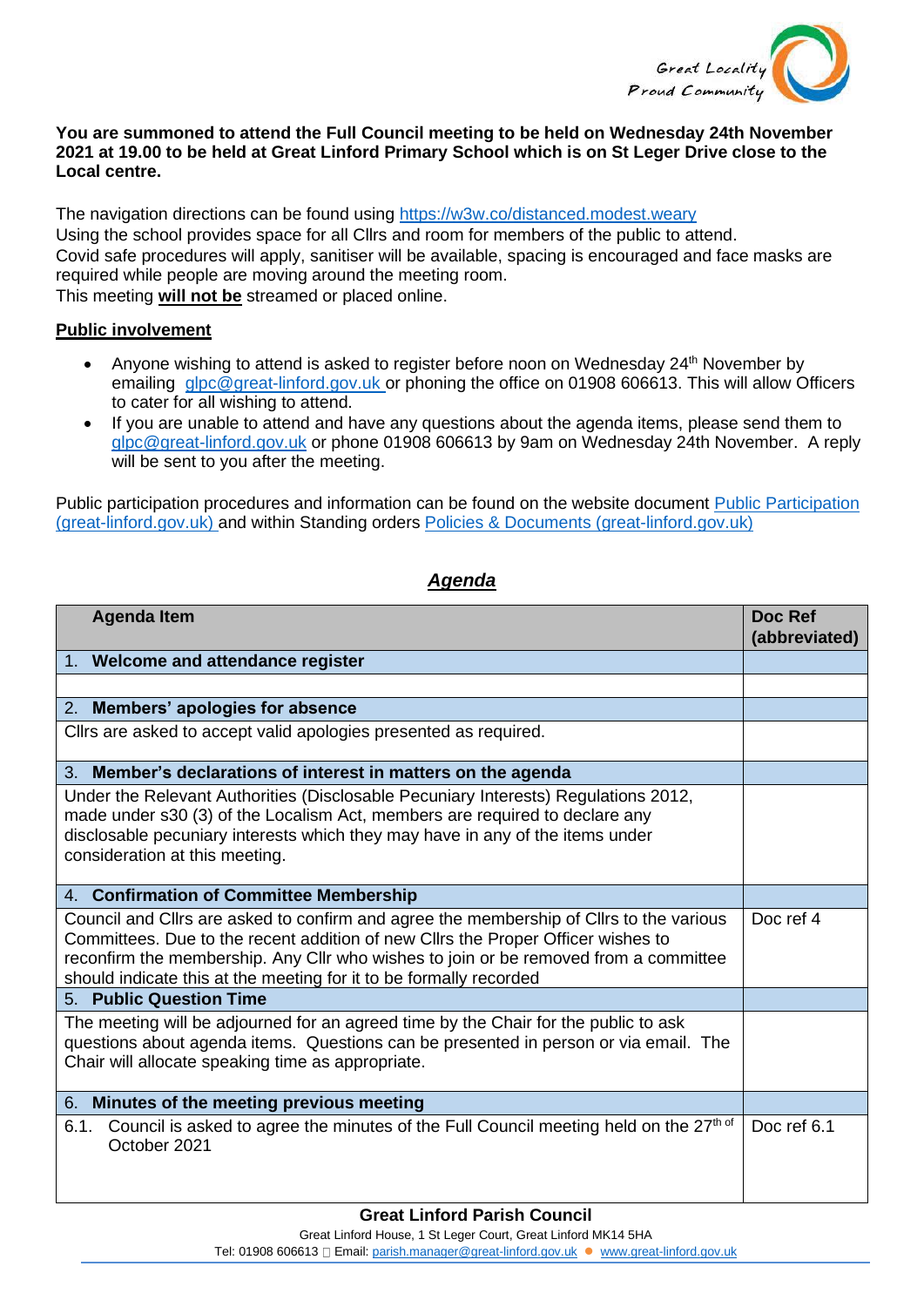

| 6.2.                                                                                                                                                         | Council is provided with an update report of the outstanding Resolutions. Any<br>reported actions completed since the last meeting are also recorded. Cllrs are<br>asked to review and ask any questions as required.                                                                                                                                                                                                                                                          | Doc ref 6.2 |  |
|--------------------------------------------------------------------------------------------------------------------------------------------------------------|--------------------------------------------------------------------------------------------------------------------------------------------------------------------------------------------------------------------------------------------------------------------------------------------------------------------------------------------------------------------------------------------------------------------------------------------------------------------------------|-------------|--|
| 7. To note and accept the draft minutes of the recent Committee meetings and to consider any<br>recommendation therein not otherwise specified on the agenda |                                                                                                                                                                                                                                                                                                                                                                                                                                                                                |             |  |
|                                                                                                                                                              | Cllrs are asked to review and accept the minutes as presented. Any specific                                                                                                                                                                                                                                                                                                                                                                                                    |             |  |
|                                                                                                                                                              | recommendations that require Council approval are highlighted within the minutes or                                                                                                                                                                                                                                                                                                                                                                                            |             |  |
|                                                                                                                                                              | detailed below if they do not form the bases of a separate agenda item for this meeting                                                                                                                                                                                                                                                                                                                                                                                        |             |  |
| 7.1.                                                                                                                                                         | Personnel Committee - 2 <sup>nd</sup> November 2021 Council are asked to note and<br>accept the draft minutes.                                                                                                                                                                                                                                                                                                                                                                 | Doc ref 7.1 |  |
|                                                                                                                                                              | 7.1.1. Personnel agenda item 8 Members reviewed the resource structuring and the<br>budget implications. They resolved to implement the changes as noted and<br>accepted the budgetary calculations, which have been presented to FGA. Council<br>is asked to formally accept the recommendation to restructure and note the<br>requirement for new job descriptions. The next step will be a job evaluation<br>process which will be followed by recruitment in January 2022. |             |  |
| 7.2.                                                                                                                                                         | <b>Finance Governance and Asset Committee</b> $-8th$ November 2021 Council are<br>asked to note and accept the draft minutes.                                                                                                                                                                                                                                                                                                                                                  | Doc ref 7.2 |  |
|                                                                                                                                                              | 7.2.1. FGA agenda item 6 relates to the Budget review for 22/23. The minutes identify<br>the resolution agreed by the Committee. The recommendation to Council is to<br>accept a budget and precept that maintain the precept level for a band D property<br>while providing the services and facilities as required. The Budget is presented as<br>£653,320 with a precept request of £609,724.                                                                               |             |  |
|                                                                                                                                                              | Since the FGA RFO has noted that there is a minor amendment required due to an<br>adjustment £1912. This amendment means that the Budget is amended to<br>£655,232 with a precept request of £610,036. Precept for a band D property is<br>increased by 8p to £97.85. Cllr Kupczyk proposes that the above proposal is<br>accepted by Council with the amendments made to the FGA recommendation.                                                                              |             |  |
| 7.3.                                                                                                                                                         | <b>Planning Committee</b> – $9th$ November 2021 – council are asked to note and accept<br>the draft minutes.                                                                                                                                                                                                                                                                                                                                                                   | Doc ref 7.3 |  |
|                                                                                                                                                              | 8. Project Workbook overview                                                                                                                                                                                                                                                                                                                                                                                                                                                   |             |  |
| 8.1.                                                                                                                                                         | Council is asked to review and accept the update to the workbook. Clirs are asked<br>to raise questions or concerns on the progress of projects.                                                                                                                                                                                                                                                                                                                               |             |  |
| 8.2.                                                                                                                                                         | S106 projects - Previously it was agreed that the Project Manager should review<br>the details of the S106 availability and the implication for any projects that could be<br>used. Council is asked to consider the following proposals from Cllr J Whelan:                                                                                                                                                                                                                   | Doc ref 8.2 |  |
| 8.3.                                                                                                                                                         | GLPC do pursue the S106 funds actively work towards preparing Project Proposals<br>that can be used to apply for all the remaining S106 funds on the schedule<br>8.3.1. Undertake public consultation<br>8.3.2. use the results to influence the creation of individual PIDS for approval by GLPC                                                                                                                                                                              |             |  |
| 8.4.                                                                                                                                                         | GLPC do not pursue the S106 funds from 18/02341/FUL (Blakelands) for Public Art                                                                                                                                                                                                                                                                                                                                                                                                |             |  |